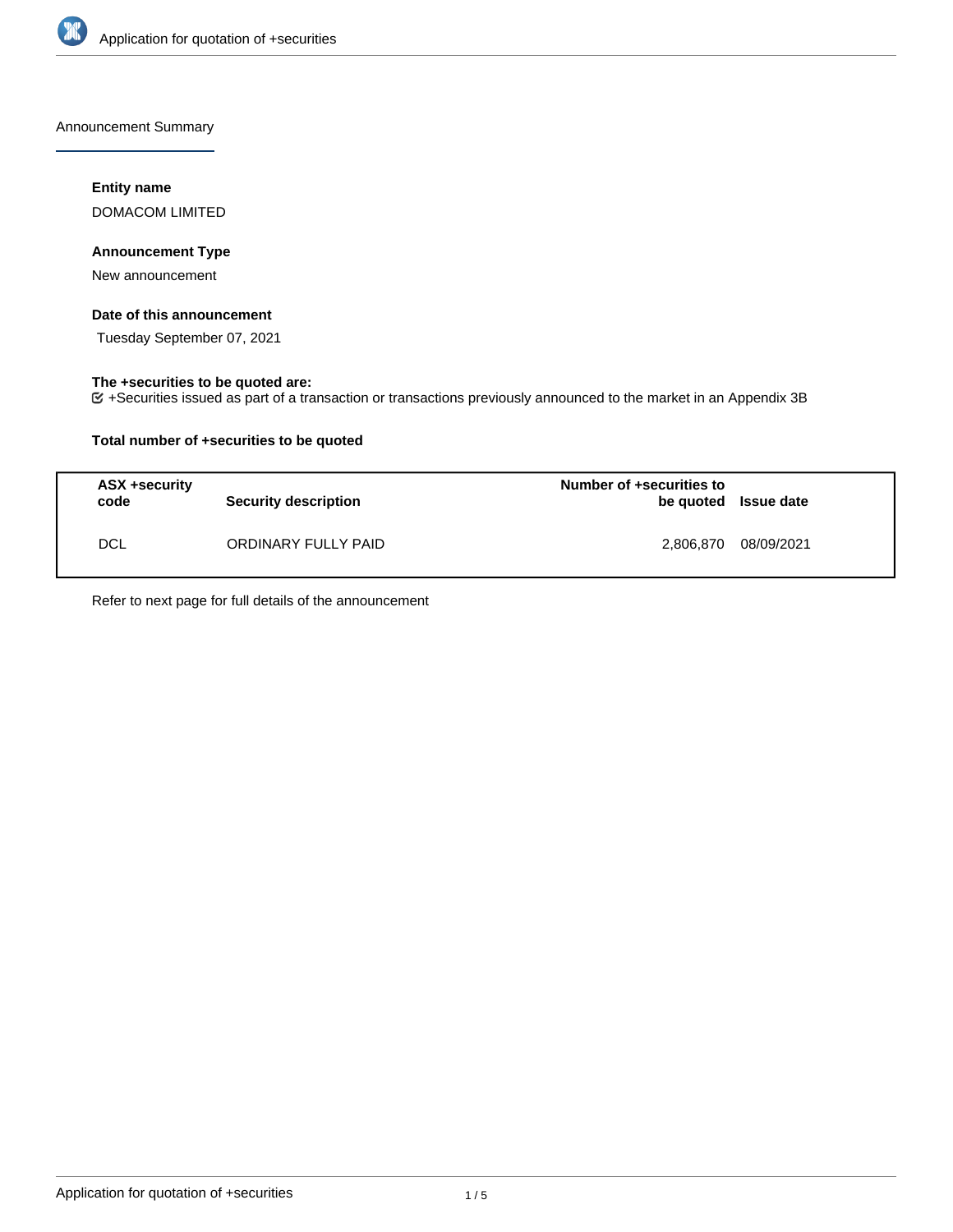

Part 1 - Entity and announcement details

# **1.1 Name of entity**

DOMACOM LIMITED

We (the entity named above) apply for +quotation of the following +securities and agree to the matters set out in Appendix 2A of the ASX Listing Rules.

**1.2 Registered number type** ABN

**Registration number** 69604384885

**1.3 ASX issuer code DCL** 

**1.4 The announcement is**

New announcement

### **1.5 Date of this announcement**

7/9/2021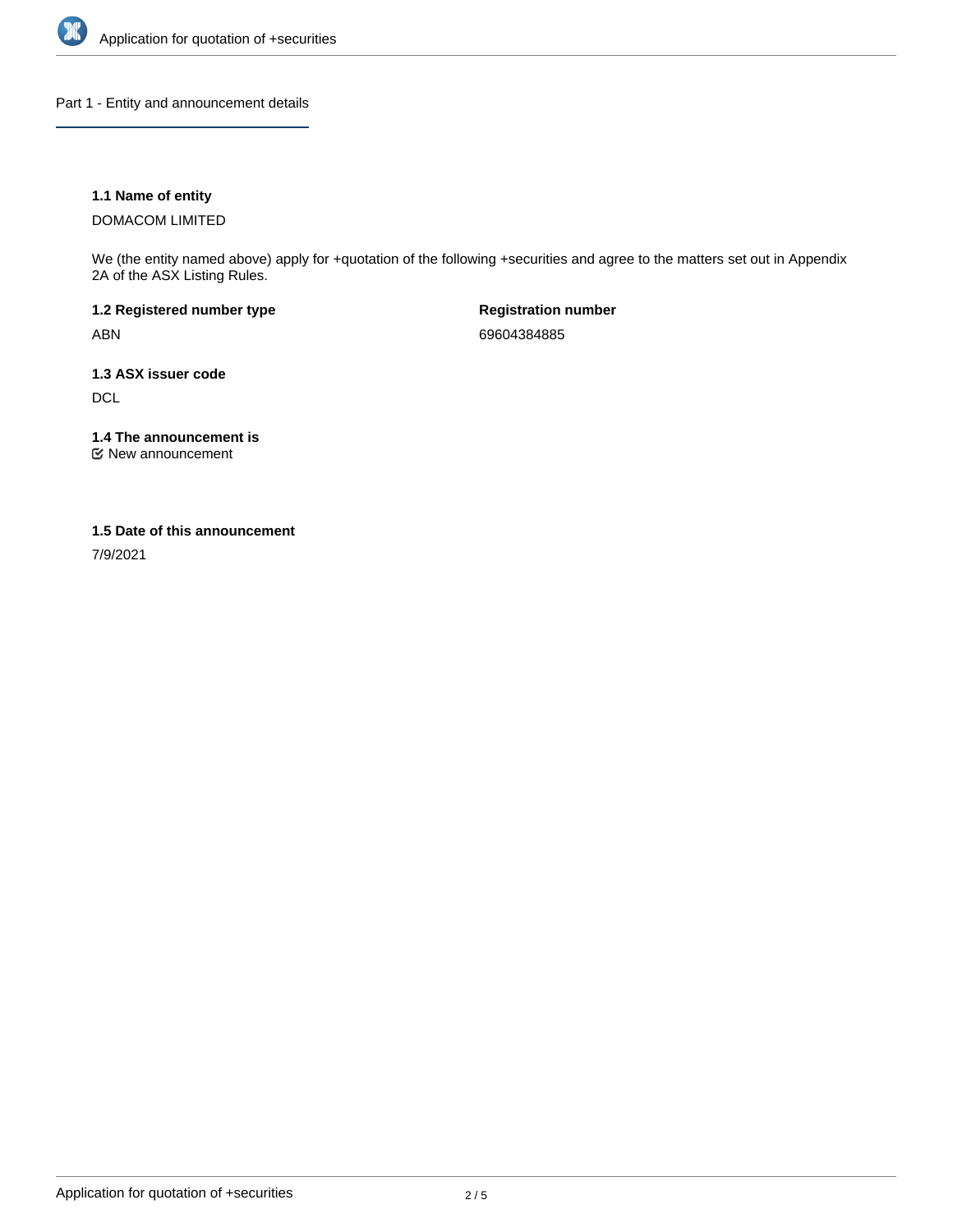

# Part 2 - Type of Issue

#### **2.1 The +securities to be quoted are:**

+Securities issued as part of a transaction or transactions previously announced to the market in an Appendix 3B

#### **Previous Appendix 3B details:**

| <b>Announcement Date and</b><br>Time | <b>Announcement Title</b>                   | Selected Appendix 3B to submit quotation<br>reauest |  |
|--------------------------------------|---------------------------------------------|-----------------------------------------------------|--|
| 30-Jul-2021 16:42                    | New - Proposed issue of securities -<br>DCL | A standard +pro rata issue (non-renounceable)       |  |

# **2.3a.2 Are there any further issues of +securities yet to take place to complete the transaction(s) referred to in the Appendix 3B?**

Yes

### **2.3a.3 Please provide details of the further issues of +securities yet to take place to complete the transaction(s) referred to in the Appendix 3B**

The Shortfall Offer set out in the Prospectus (ASX Announcement 30 July 2021), First Supplementary Prospectus (ASX Announcement 11 August 2021) and Second Supplementary Prospectus (ASX Announcement 31 August 2021) will remain open for up to 3 months after the Close of the Entitlement Offer.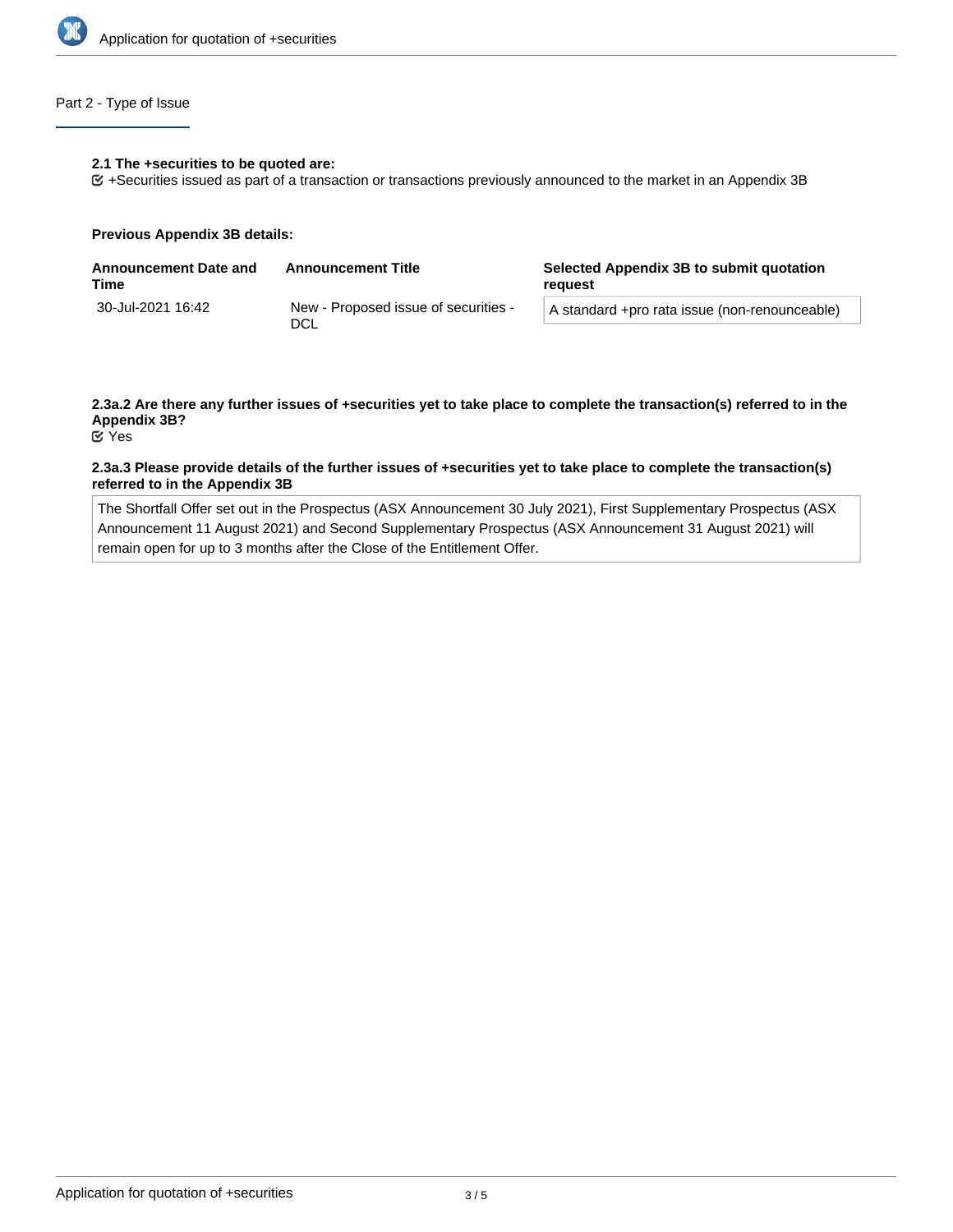

Part 3A - number and type of +securities to be quoted where issue has previously been notified to ASX in an Appendix 3B

# Corporate Action Component Detail

# **ASX +security code and description**

DCL : ORDINARY FULLY PAID

**Issue date**

8/9/2021

Issue details

| Number of +securities to be quoted<br>2,806,870                                       |                                            |
|---------------------------------------------------------------------------------------|--------------------------------------------|
| <b>Issue currency</b>                                                                 | Issue price or consideration per +security |
| AUD - Australian Dollar                                                               | AUD 0.06600000                             |
| Any other information the entity wishes to provide about the +securities to be quoted |                                            |
|                                                                                       |                                            |